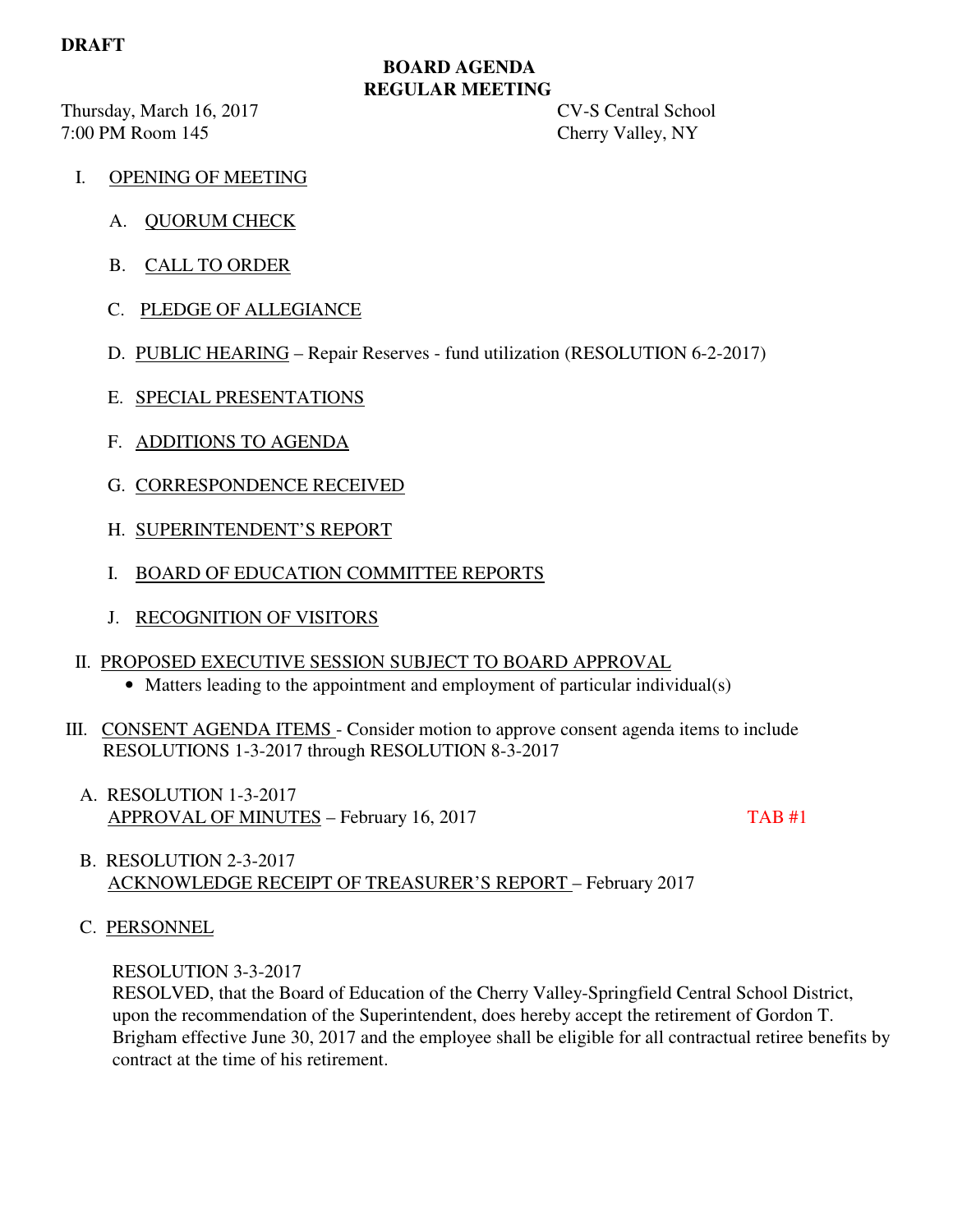#### RESOLUTION 4-3-2017

 RESOLVED, that the Board of Education of the Cherry Valley-Springfield Central School District, upon the recommendation of the Superintendent, does hereby approve the following Extra-curricular appointments for the remainder of the 2016-2017 school year:

SAT Prep - Josh Blair (Verbal) Drama Chaperone – Sarah Williams

#### RESOLUTION 5-3-2017

 RESOLVED, that the Board of Education of the Cherry Valley-Springfield Central School District, upon the recommendation of the Superintendent, does hereby approve the following as Weight Room Monitors for the remainder of the 2016-2017 school year: Charles Alex and Sara Valenta

#### RESOLUTION 6-3-2017

 RESOLVED, that the Board of Education of the Cherry Valley-Springfield Central School District, upon the recommendation of the Superintendent, does hereby appoint the following as a Substitute Teacher for the remainder of the 2016-2017 school year: Emily Shults Canajoharie

#### RESOLUTION 7-3-2017

 RESOLVED, that the Board of Education of the Cherry Valley-Springfield Central School District, upon the recommendation of the Superintendent, does hereby appoint the following as an Instructional Support Staff Substitute for the remainder of the 2016-2017 school year: Emily Shults Canajoharie

#### RESOLUTION 8-3-2017

 RESOLVED, that the Board of Education of the Cherry Valley-Springfield Central School District, upon the recommendation of the Superintendent, does hereby approve the following as volunteers for the remainder of the 2016-2017 school year: Catherine Hayes Richard Collins, Jr.

# IV. NEW BUSINESS

# A. PERSONNEL

#### RESOLUTION 9-3-2017

 RESOLVED, that the Board of Education of the Cherry Valley-Springfield Central School District, upon the recommendation of the Superintendent and as per requirements of Civil Service Law, does hereby provisionally reappoint Brandon Haller to the Micro Computer Specialist position effective January 20, 2017.

# B. BUS LEASE AUTHORIZATION FOR VOTE

#### RESOLUTION 10-3-2017

 Shall the Board of Education be authorized to enter a lease for one 65 passenger bus for a period of 5 years, with the total cost not to exceed \$16,500 per year which will be paid in annual or more frequent installments for a period of up to 5 years? The source of the funds shall be a tax upon the taxable property of the District to be levied and collected in annual installments in such years and in such amounts as may be determined by the Board of Education.

# C. BUS PURCHASE AUTHORIZATION FOR VOTE

# RESOLUTION 11-3-2017

 Shall the Board of Education be authorized to purchase one 65 passenger bus, with the total cost not to exceed \$105,000? The source of the funds shall be a tax upon the taxable property of the District to be levied and collected in annual installments in such years and in such amounts as may be determined by the Board of Education.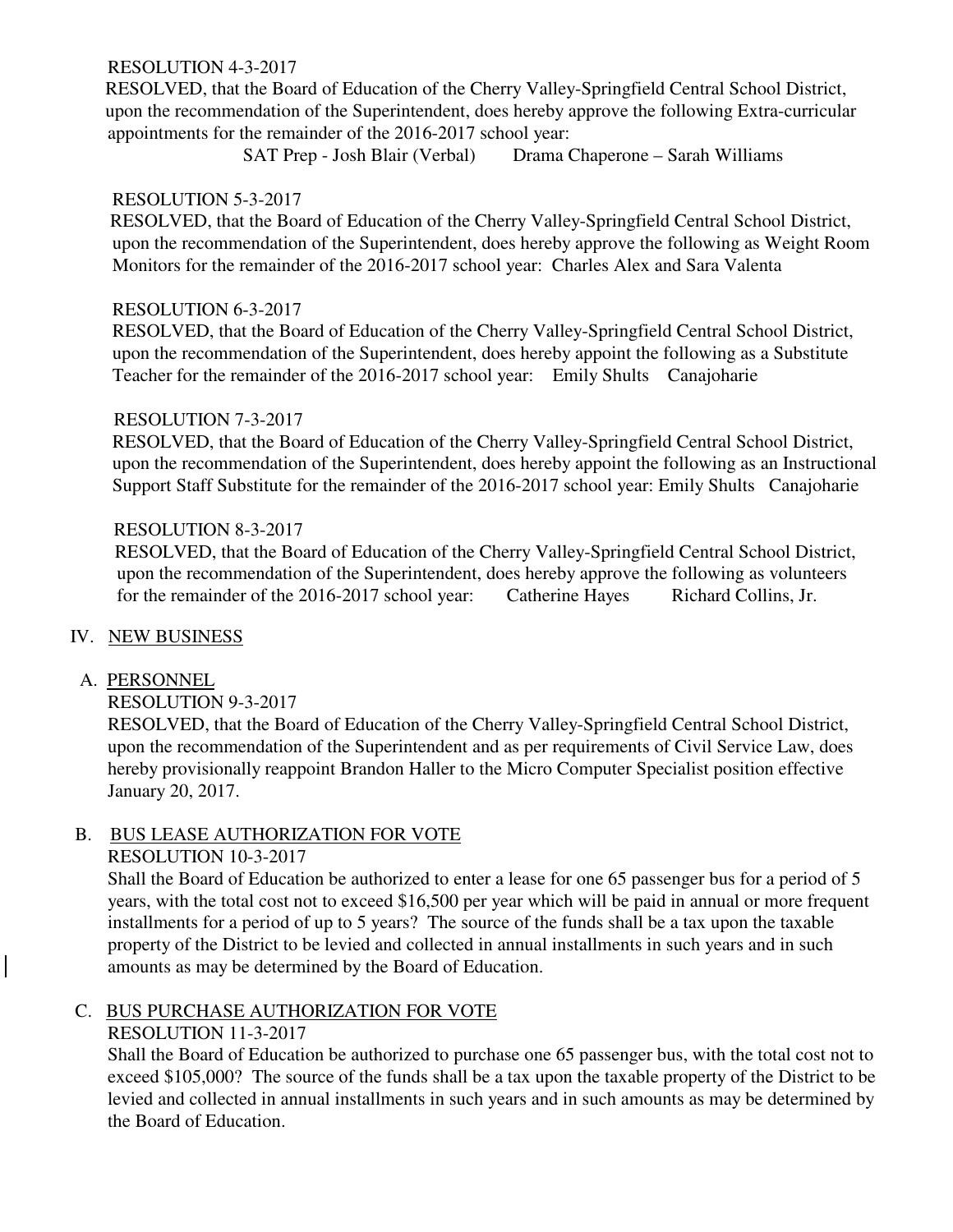# D. CAPITAL PROJECT AUTHORIZATION FOR VOTE RESOLUTION 12-3-2017 RESOLUTION DATED MARCH 16, 2017, AUTHORIZING A CAPITAL PROJECT FOR THE DISTRICT IN THE OVERALL AMOUNT OF \$3,120,000, AND CALLING FOR THE INCLUSION OF A PROPOSITION AUTHORIZING SUCH PROJECT TO BE INCLUDED IN THE DISTRICT'S NOTICE OF ANNUAL MEETING AND VOTE.

#### BE IT RESOLVED BY THE BOARD OF EDUCATION AS FOLLOWS:

1. That provisions in substantially the following form (subject to final review and approval of the District's bond counsel) shall be added to the District's notice of annual meeting and vote, to wit:

AND NOTICE IS ALSO GIVEN that the following Proposition No. \_\_ will be submitted for voter approval at such time:

PROPOSITION NO. (CAPITAL IMPROVEMENT PROJECT)

Shall the following resolution be adopted, to-wit:

RESOLVED, that the Board of Education (the "Board") of the Cherry Valley-Springfield Central School District, Otsego County, New York (the "District"), is hereby authorized to undertake a capital improvement project consisting of the construction, reconstruction, renovation and improvements to facilities of the District generally described in (but not to be limited by) a building/site project plan prepared by the District with the assistance of Griffith Dardanelli Architects, PC (the "Project Plan") that is available for public inspection in the offices of the District Clerk, including but not limited to the following: (A) the reconstruction of the existing Main Building, (B) the reconstruction of the existing Transportation Building, (C) miscellaneous site work and improvements at each of the two facilities, including preliminary costs and costs incidental thereto and to the financing thereof (collectively, the "Project"), the foregoing to include the acquisition of furnishings, equipment, machinery and apparatus required in connection with the purposes for which such facilities are used, and all ancillary or related work required in connection therewith; and to expend therefor, including for preliminary costs and costs incidental thereto and to the financing thereof, an amount not to exceed the estimated total cost of \$3,120,000, provided that the detailed costs of the Project (as generally described in the Project Plan) may be reallocated among such components, or such components may be deleted, revised or supplemented if (i) the Board shall determine that such reallocation, deletion, revision or supplementation is in the best interests of the District, (ii) the aggregate amount to be expended for the Project shall not exceed \$3,120,000 and (iii) no material change shall be made in the overall scope and nature of the Project; and be it further

RESOLVED, that the Board is hereby authorized to expend or apply toward such Project (during the current fiscal year of the District) the amount of \$460,700 from the District's Capital Reserve Fund; and be it further

RESOLVED, that a tax is hereby voted to finance the balance of such maximum estimated total cost of the Project in an amount not to exceed \$2,659,300, such tax to be levied and collected in installments in such years and in such amounts as shall be determined by the Board; and be it further

RESOLVED, that in anticipation of such tax, obligations of the District are hereby authorized to be issued in the aggregate principal amount of not to exceed \$2,659,300, and a tax is hereby voted to pay the interest on said obligations as the same shall become due and payable; and be it further

RESOLVED, that New York State Building Aid funds expected to be received by the District are anticipated to offset a substantial part of such costs, and such funds shall, to the extent received, be applied to offset and reduce the amount of taxes herein authorized to be levied.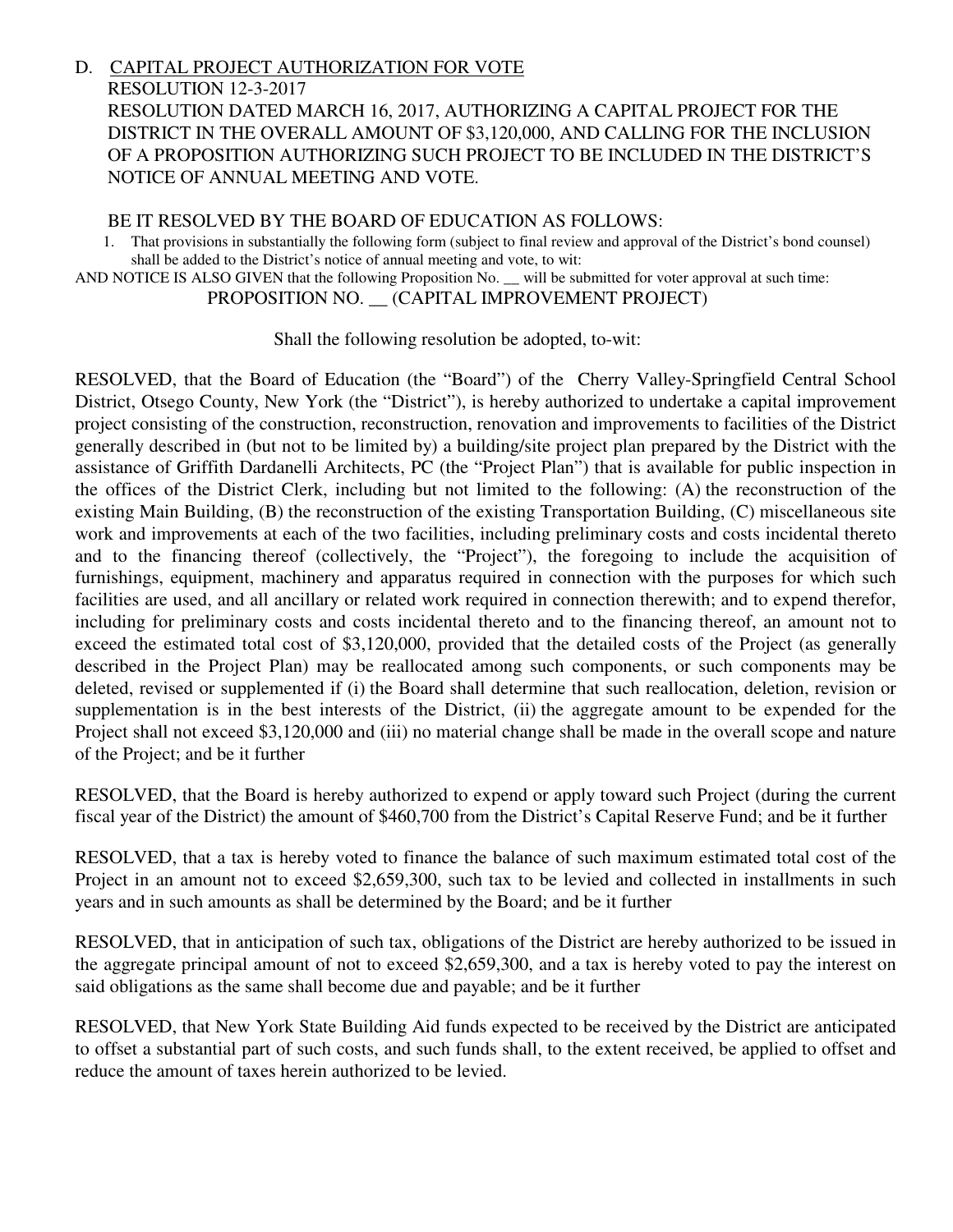NOTICE IS HEREBY FURTHER GIVEN that such Proposition No. \_\_ shall appear on the paper ballot used for voting on such Proposition at the Annual Meeting and in substantially the following abbreviated form:

Proposition No. \_\_ (Capital Improvement Project)

YES NO

Shall the following resolution be adopted, to wit:

 RESOLVED, that (a) the Board of Education (the "Board") of the Cherry Valley-Springfield Central School District (the "District") is hereby authorized to undertake a capital improvement project consisting of the construction, reconstruction, renovation and improvements to facilities of the District, including but not limited to the following: (A) the reconstruction of the existing Main Building, (B) the reconstruction of the existing Transportation Building, (C) miscellaneous site work and improvements at each of the two facilities, including preliminary costs and costs incidental thereto and to the financing thereof (collectively, the "Project"), the foregoing to include the acquisition of furnishings, equipment, machinery and apparatus required in connection with the purposes for which such facilities are used, and all ancillary or related work required in connection therewith; and to expend therefor, including for preliminary costs and costs incidental thereto and to the financing thereof, an amount not to exceed the estimated total cost of \$3,120,000; (b) the District is hereby authorized to expend funds in the amount of \$460,700 from the District's Capital Reserve Fund to finance a portion of such cost, (c) a tax is hereby voted in an amount not to exceed \$2,659,300 to finance the balance of such cost, such tax to be levied and collected in installments in such years and in such amounts as shall be determined by the Board; (d) in anticipation of such tax, obligations of the District are hereby authorized to be issued in the aggregate principal amount of not to exceed \$2,659,300, and a tax is hereby voted to pay the interest on said obligations as the same shall become due and payable; and (e) New York State Building Aid funds expected to be received by the District are anticipated to offset a substantial part of such costs, and such funds, to the extent received, shall be applied to offset and reduce the amount of taxes herein authorized to be levied.

NOTICE IS HEREBY FURTHER GIVEN that the School District has adopted the findings of Griffith Dardanelli Architects which determined that the undertaking of the Project is a Type II action that will not have a significant effect on the environment and, therefore, no other determination or procedures under the State Environmental Quality Review Act ("SEQR") is required.

- 2. The District Clerk or the Clerk's designee is hereby directed to add the above-referenced provisions to the notice of the annual meeting of the District, working in consultation with the District's bond counsel.
- 3. This resolution shall take effect immediately.

The resolution set forth above was duly put to a vote as follows, and was thereupon declared as having been duly adopted:

example and the set of the set of the set of the set of the set of the set of the set of the set of the set of the set of the set of the set of the set of the set of the set of the set of the set of the set of the set of t

E. FINANCIAL

RESOLUTION 13-3-2017

 RESOLVED, that the Board of Education of the Cherry Valley-Springfield Central School District, upon the recommendation of the Superintendent, does hereby approve the following budget transfers:

 A2250490 to A225400 – Amount \$30,000 A2630150 to A2610490 - Amount \$40,000 A2110490 to A2610490 - Amount \$10,000

#### V. OLD BUSINESS

# A. FINANCIALS

RESOLUTION 6-2-2017 (Postponed from Feb. 16, 2017)

 RESOLVED, that the Board of Education of the Cherry Valley-Springfield Central School District does hereby approve the utilization of funds in the amount of \$20,000 from the Repair Reserves that was voter approved during the 2016-2017 budget vote.